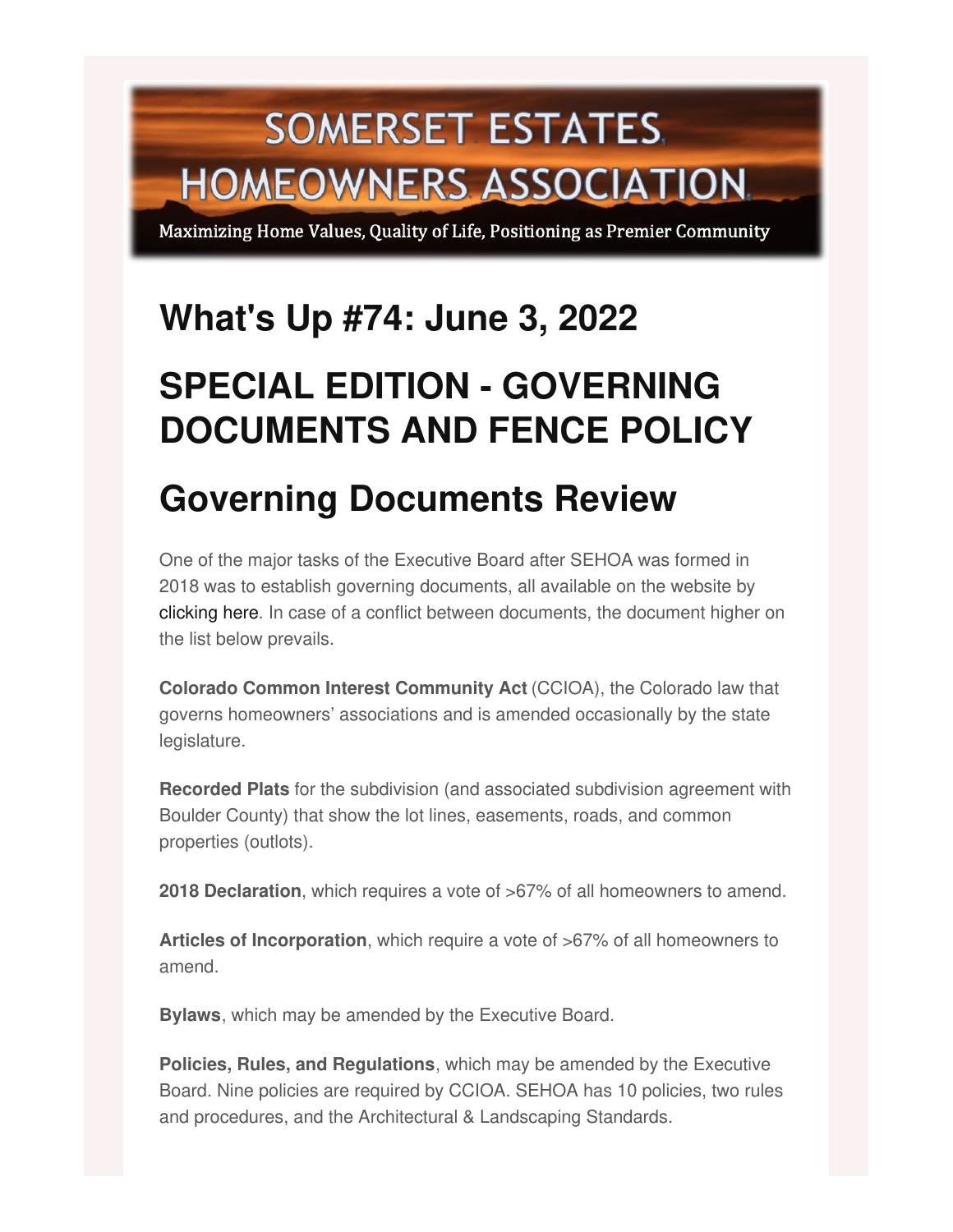The incorporation of SEHOA in 2018 was unusual in that we that we had to create many documents more than 20 years after the development of Somerset Estates. Once we started using the Declaration, Bylaws, and Policies, some questions about meaning and appropriateness naturally arose. At its April meeting, **the Board set as a goal for 2022 to review the documents that may be amended by the Board.**

As with any action taken by the Board, **homeowners are entitled to be informed and provide input**. What's Up is the primary communication tool used to announce upcoming Board meetings and agendas. Articles will be included before the Board takes action on proposed changes to the governing documents. The first such article below is about a proposed change to the Lot Easement Policy relating to fences. **Input may be sent to info@somersetestates-hoa.com or by attending the June 21 Board meeting.**

# **Lot Easement Policy Review - Fences**

Miles of wood fencing was installed by the developer to define the boundaries of lots, roads, outlots, etc. Because of the split rail design that minimizes wind shear damage, even after 20+ years these fences are in decent condition and may last another 15-20 years. When replacement eventually becomes necessary, the capital cost will be significant, approximately \$30/linear foot in today's dollars. Location of fences includes these broad categories:

**"Common Property Fencing"** on outlots, such as near the ponds adjacent to the County open space.

**"Somerset/Longview Fencing"** along Somerset Dr and Longview Dr, typically connected to the corner street monuments.

**"Lot Fencing"** is all other fencing on a lot including perimeter fencing next to County open space, paths, or outlots, and fencing between lots.

The Declaration says that all improvements on common property are the responsibility of the Association. The Association also has the authority to use its funds for expenses for property maintained under an easement or right of way. Specifically, the Declaration says that the Association will maintain the easements and rights of way on either side of Somerset Dr and Longview Dr that it has historically maintained. **In general, all other improvements on lots**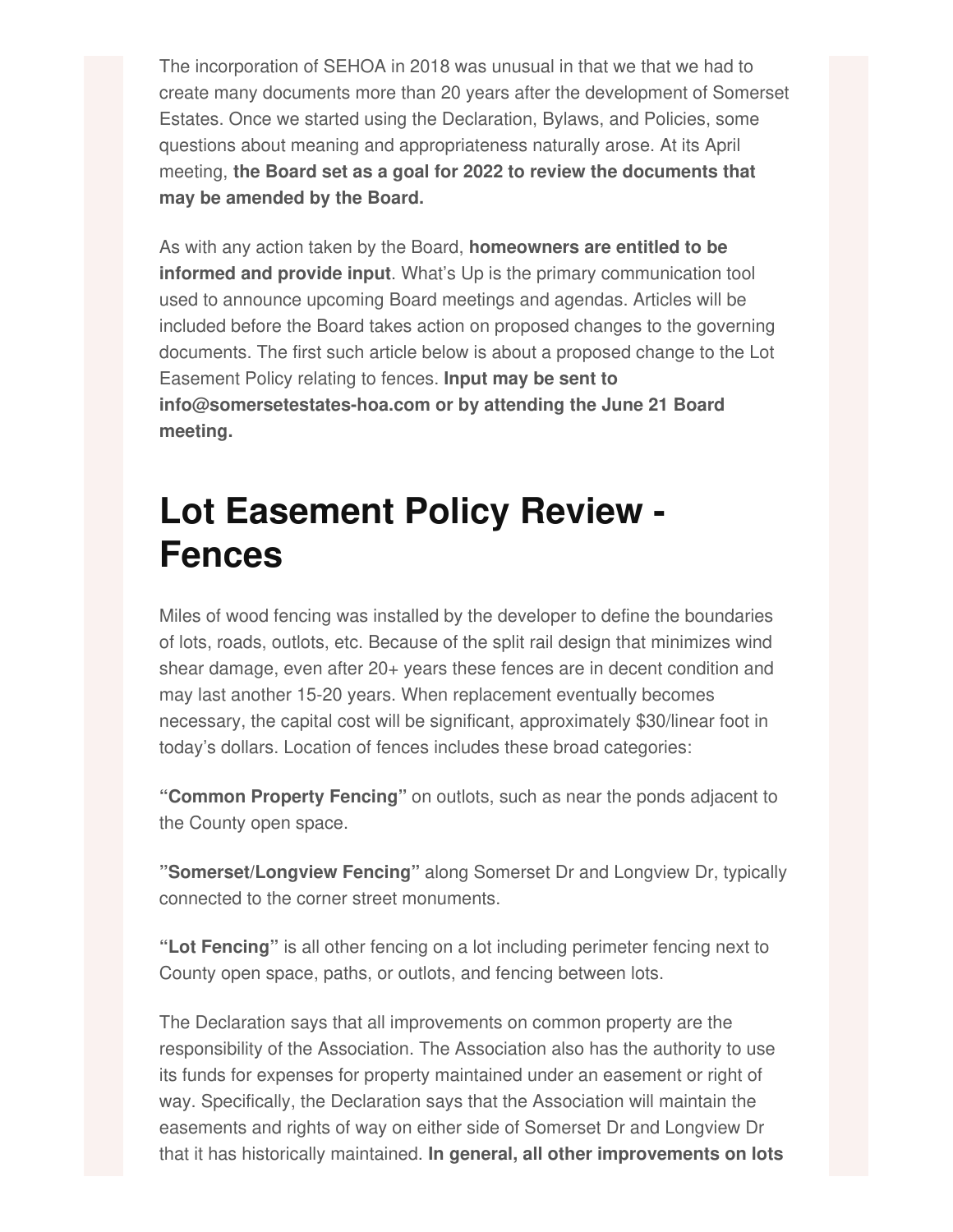**are the responsibility of the homeowner.** This would seem to include the "Lot Fencing".

Because improvements were installed by the developer throughout the subdivision, including on easements on lots, the Board in 2020 sought to clarify the responsibility for these improvements, including the perimeter fencing, by adopting a Lot Easement Policy, available by [clicking](https://img1.wsimg.com/blobby/go/4aee7816-bbf5-4a77-9139-f2a956e07452/downloads/SEHOA~Lot Easement Policy~2020.pdf?ver=1652981041867) here. Prior to the formation of SEHOA, **the position of the combined SHOA Board was to not maintain Lot Fencing.** The SEHOA Board concluded that all of the perimeter fencing next to County open space, paths, and outlots should be maintained by the Association with the primary reasons being that consistent maintenance and "look and feel" of the fencing were important attributes for the community as a whole. Complicating the matter is that some owners installed metal fencing rather than the developer-installed wood fencing, which was excluded from Association responsibility.

A recent review of all of the perimeter fencing shows that it is not as consistent as initially presumed. Besides the lots with metal fencing, **many lots have no fencing along the perimeter or pathways, some of the fencing is set back from the lot line, and some has been replaced or modified by the homeowner**. The majority of the Lot Fences are not on easements or rights of way nor is either side of the fence on Association property. The most straightforward reading of the Declaration is that these fences should be the responsibility of the homeowner. As such, the Board will be discussing at the June 21 meeting changing the language in the Lot Easement Policy to the following:

#### **Proposed Revised Lot Easement Policy Paragraph:**

"*2. Fencing. The Association shall maintain the wood fencing on all common properties (the "Common Property Fencing") and the fencing along Somerset Drive and Longview Drive, including at the west end of Longview Drive along the sidewalk on Outlot G to the Boulder County open space, (the "Somerset/Longview Fencing"), with the exception that Owners are responsible for keeping the fences on the border of his/her property clear of vegetation and repairing fences that are damaged by landscaping (vegetation, rocks, etc.), pets, children, guests or other agents under the Owner's control. The Association has the right, in its sole discretion, to maintain (which includes, but is not limited to, staining, treating, and repairing), modify, remove and/or replace the Common Property Fencing and the Somerset/Longview Fencing. Any repairs to the Somerset/Longview Fencing done by an Owner must meet the same standards as repairs by the Association; as an alternative, the Association has the right, but not the obligation, to clear vegetation and repair fences that have been damaged by Owners and charge the associated*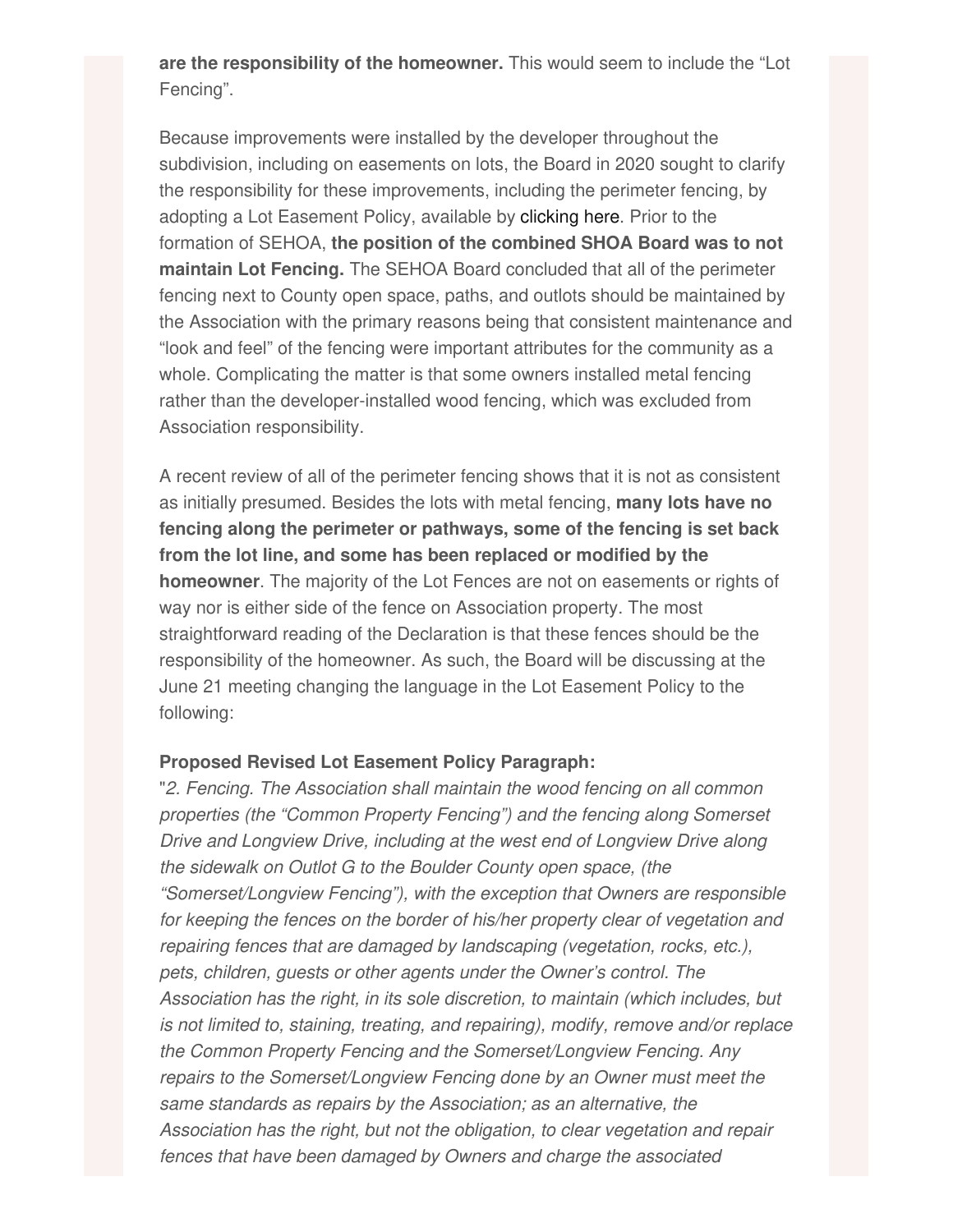*expenses to the Owner as a Specific Assessment. All other fences (whether fabricated from wood, metal or other materials) located on Lots (the "Lot Fencing"), such as fences between neighboring Owners' properties or on a single Lot (e.g., side and back fences, fences from the side border to the house, fences adjacent to the Boulder County open space, etc.) are the responsibility of the Owner(s). Owners shall maintain the Lot Fencing in accordance with the Architectural and Landscaping Standards, and may modify, remove or and/or replace the Lot Fencing, so long as any such modifications, removals or replacements are approved by the ACC in accordance with the Architectural and Landscaping Standards.*"

The financial implication of this proposed change is that approximately half of the fences the Association "claimed" in the current policy will again be the responsibility of homeowners on whose lot the fence sits. This amounts to about 8350 ft of fencing, which would cost around \$250,000 to replace in today's dollars, as well as \$1300/yr to insure (a duplicate cost since such structures are covered by homeowner policies) and approximately \$33,000 every seven years to stain and repair. Essentially no Association funds have been spent on Lot Fencing since 2020, so a change in policy is a reconsideration of future capital costs, not recent or near-term expected expenses. **Based on our Long-Range Planning reserves model, a special assessment would surely be needed for the Association to pay for all of the perimeter fencing replacement when it becomes necessary.** Should the Association decide to limit its obligation to only the fencing clearly included in the Declaration ("Common Property" and "Somerset/Longview"), a special assessment should not be required to replace this shorter length of fencing. For perspective, 32 lots have perimeter fencing that will be homeowner responsibility (36% of all lots). A similar number of lots have no perimeter fencing of any type and 30 lots have Somerset/Longview fencing.

**The Board is seeking homeowner input on this policy.** Comments may be sent to info@somersetestates-hoas.com and homeowners are invited to attend the Board meeting on June 21 at 6:30 PM.

# **Upcoming Events at a Glance**

Please monitor the SEHOA website for any schedule changes -**[somersetestates-hoa.com](https://somersetestates-hoa.com/)**.

**Executive Board Meeting -- June 21 at 6:30 PM**. We are returning to meeting in the community room at the Mountain View Fire District station at 8500 Niwot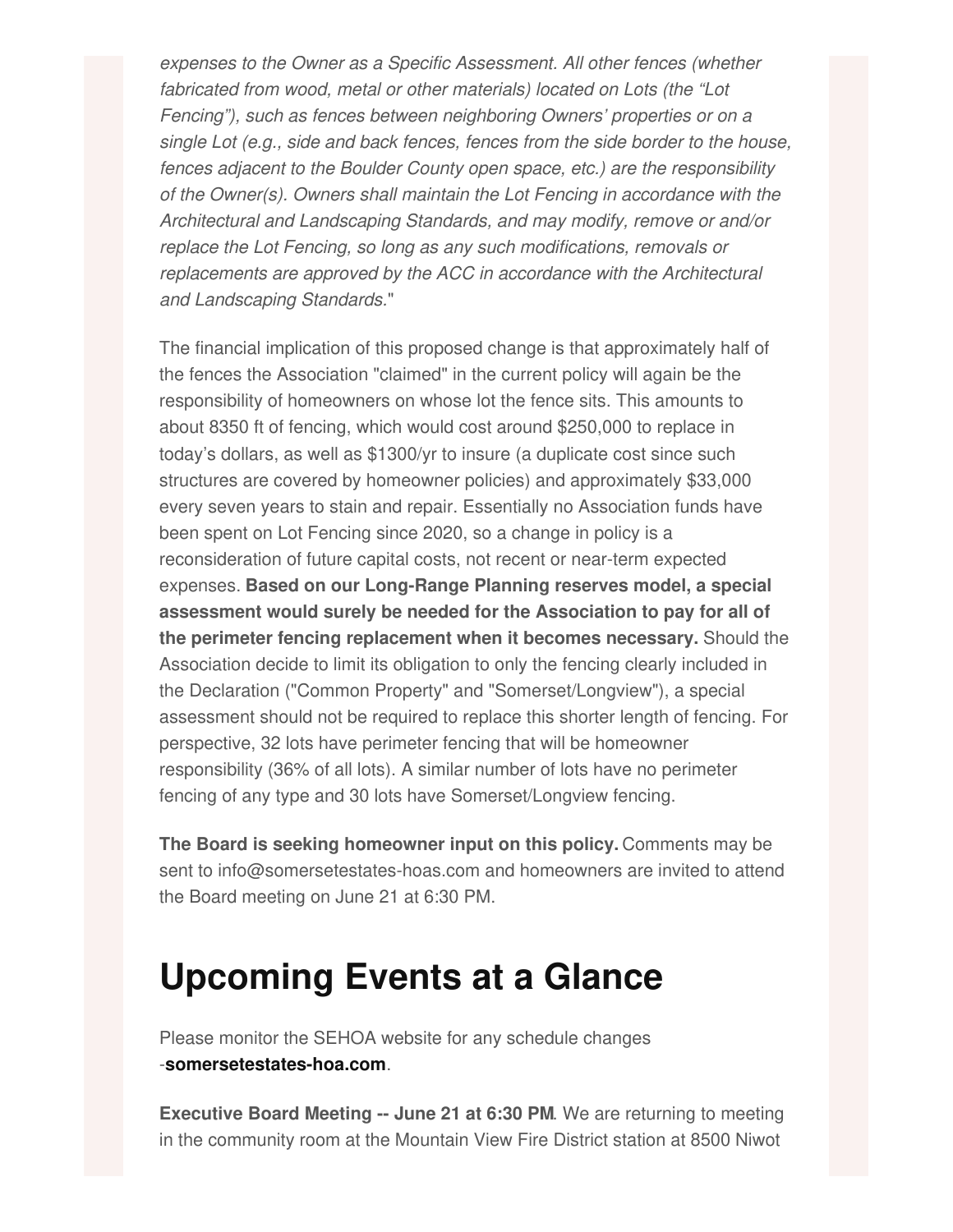Rd. The room is on the south side of the station. Please check the website for the agenda.

**Somerset Estates Book Club** -- **June 28 at 4 PM** at the home of Kamla Chopra. The book is *Honor* by Thirty Umrigar. Please let Paula Hemenway know at p.hemenway@comcast.net if you want to be added to the Book Club distribution list.

**Monday Mahjong** -- Mondays at 3 PM. Contact Melissa Koller at mzkoller@gmail.com for more information.

# **Contact SEHOA**

### **Association General Information**

Somerset Estates Homeowners Association P.O. Box 621 Niwot CO 80544

Website: [SomersetEstates-HOA.com](http://somersetestates-hoa.com) Email Inquiries: [Info@SomersetEstates-HOA.com](mailto:Info@SomersetEstates-HOA.com)

### **Property Management**

Allan Orendorff TrioProperty@comcast.net

### **Executive Board**

Scott Abrahamson, President ScottA@SomersetEstates-HOA.com

### **Architectural Control Committee**

Larry Becker, Chairman LarryB@SomersetEstates-HOA.com

### **Social and Welcome Committee**

Pea Lawson, Board Representative PeaL@SomersetEstates-HOA.com